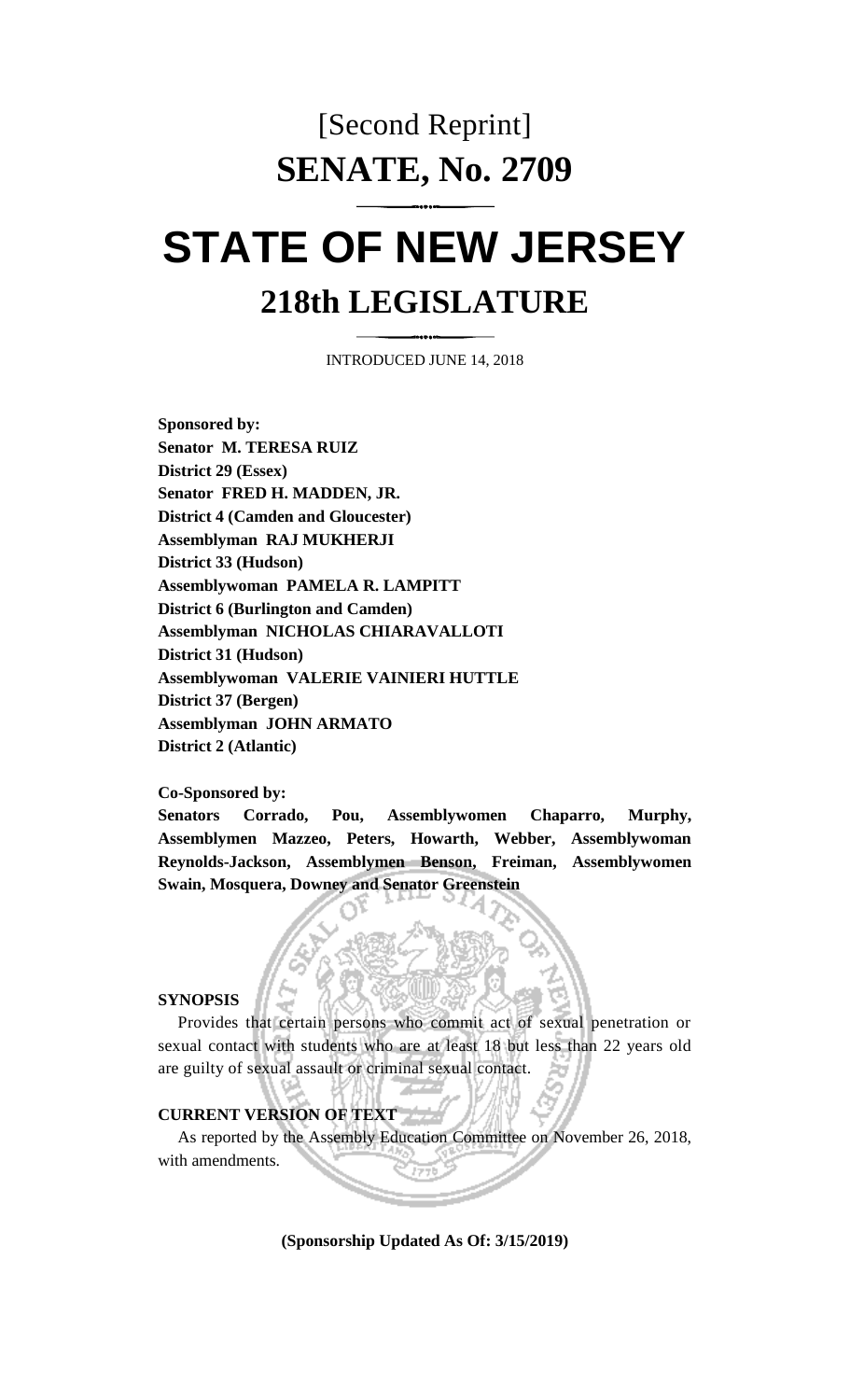**AN ACT** concerning sexual assault and **<sup>1</sup> [**aggravated**] 1** criminal 2 sexual contact and amending N.J.S.2C:14-2 and N.J.S.2C:14-3. **BE IT ENACTED** *by the Senate and General Assembly of the State of New Jersey:* 7 1. N.J.S.2C:14-2 is amended to read as follows: 2C:14-2. Sexual assault.**<sup>2</sup>** a. An actor is guilty of aggravated sexual assault if he commits an act of sexual penetration with another person under any one of the following circumstances: (1) The victim is less than 13 years old; (2) The victim is at least 13 but less than 16 years old; and (a) The actor is related to the victim by blood or affinity to the third degree, or (b) The actor has supervisory or disciplinary power over the victim by virtue of the actor's legal, professional, or occupational status, or (c) The actor is a resource family parent, a guardian, or stands in loco parentis within the household; (3) The act is committed during the commission, or attempted commission, whether alone or with one or more other persons, of robbery, kidnapping, homicide, aggravated assault on another, burglary, arson or criminal escape; (4) The actor is armed with a weapon or any object fashioned in such a manner as to lead the victim to reasonably believe it to be a weapon and threatens by word or gesture to use the weapon or object; (5) The actor is aided or abetted by one or more other persons and the actor uses physical force or coercion; (6) The actor uses physical force or coercion and severe personal injury is sustained by the victim; (7) The victim is one whom the actor knew or should have known was physically helpless or incapacitated, intellectually or mentally incapacitated, or had a mental disease or defect which rendered the victim temporarily or permanently incapable of understanding the nature of his conduct, including, but not limited to, being incapable of providing consent. Aggravated sexual assault is a crime of the first degree. Except as otherwise provided in subsection d. of this section, a person convicted under paragraph (1) of this subsection shall be sentenced to a specific term of years which shall be fixed by the court and shall be between 25 years and life imprisonment of which the person shall serve 25 years before being eligible for parole,

**EXPLANATION – Matter enclosed in bold-faced brackets [thus] in the above bill is not enacted and is intended to be omitted in the law.**

**Matter underlined thus is new matter.**

**Matter enclosed in superscript numerals has been adopted as follows:**

**Senate floor amendments adopted June 21, 2018.**

**Assembly AED committee amendments adopted November 26, 2018.**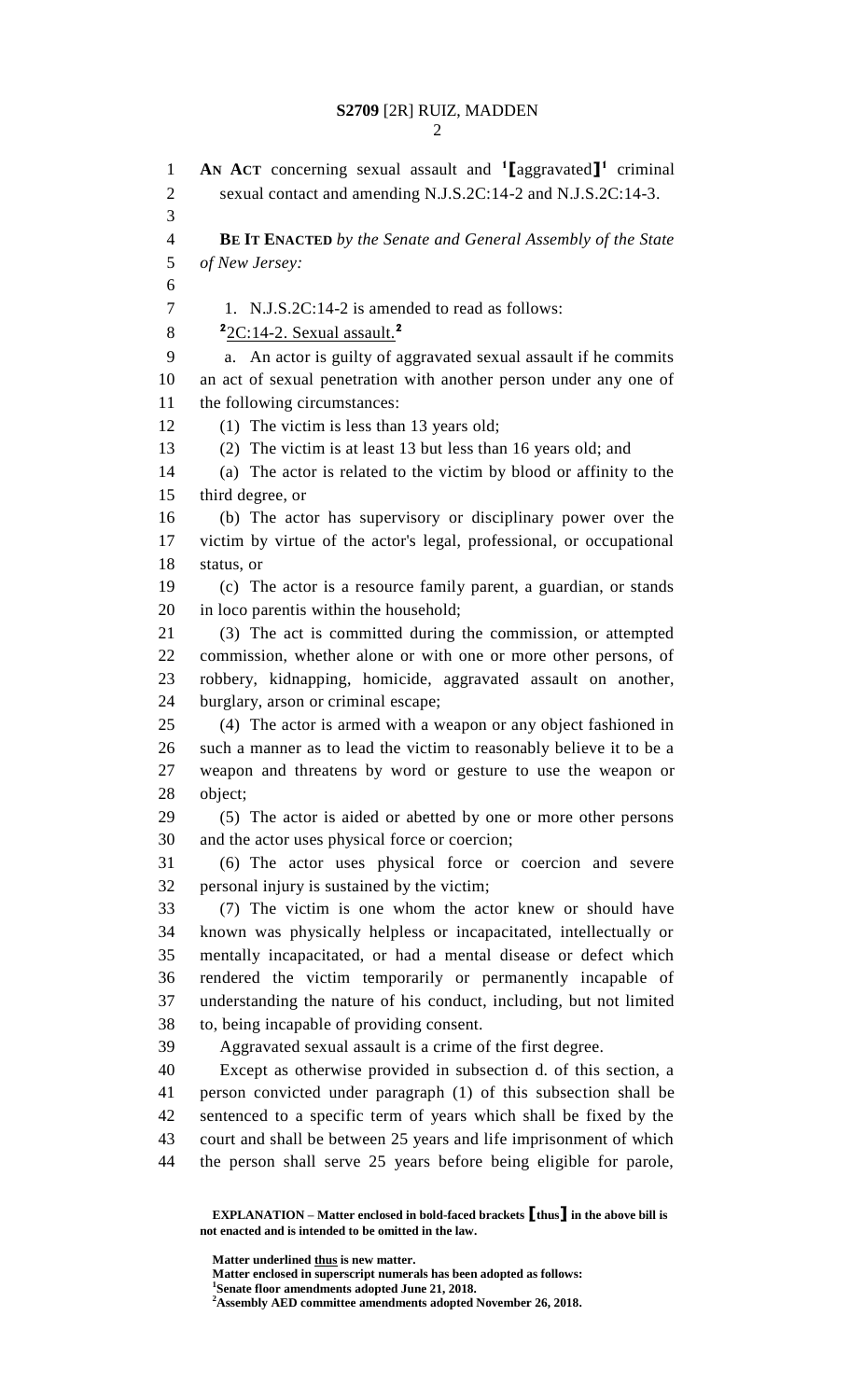unless a longer term of parole ineligibility is otherwise provided pursuant to this Title. b. An actor is guilty of sexual assault if he commits an act of sexual contact with a victim who is less than 13 years old and the actor is at least four years older than the victim. c. An actor is guilty of sexual assault if he commits an act of sexual penetration with another person under any one of the following circumstances: (1) The actor uses physical force or coercion, but the victim does not sustain severe personal injury; (2) The victim is on probation or parole, or is detained in a hospital, prison or other institution and the actor has supervisory or disciplinary power over the victim by virtue of the actor's legal, professional or occupational status; (3) The victim is at least 16 but less than 18 years old and: (a) The actor is related to the victim by blood or affinity to the third degree; or (b) The actor has supervisory or disciplinary power of any nature or in any capacity over the victim; or (c) The actor is a resource family parent, a guardian, or stands 21 in loco parentis within the household; (4) The victim is at least 13 but less than 16 years old and the 23 actor is at least four years older than the victim; (5) The victim is a pupil **<sup>2</sup> [**16 years of age or older**]** at least 18 25 but less than 22 years old<sup>2</sup> and has not received a high school  $\frac{diploma$  and <sup>2</sup>[: (a) the actor is 21 years of age or older and is employed by, or a volunteer at, the public or private school at which the victim is enrolled or is attending at the time of the sexual penetration; and (b) the actor has had interaction with the victim in the course of performing his or her duties as an employee or volunteer**]** the actor is a teaching staff member or substitute teacher, school bus driver, other school employee, contracted service provider, or volunteer and the actor has supervisory or disciplinary power of any nature or in any capacity over the victim. As used in this paragraph, "teaching staff member" has the meaning set forth 37 in N.J.S.18A:1-1<sup>2</sup>. Sexual assault is a crime of the second degree. d. Notwithstanding the provisions of subsection a. of this section, where a defendant is charged with a violation under paragraph (1) of subsection a. of this section, the prosecutor, in consideration of the interests of the victim, may offer a negotiated plea agreement in which the defendant would be sentenced to a specific term of imprisonment of not less than 15 years, during which the defendant shall not be eligible for parole. In such event, the court may accept the negotiated plea agreement and upon such conviction shall impose the term of imprisonment and period of